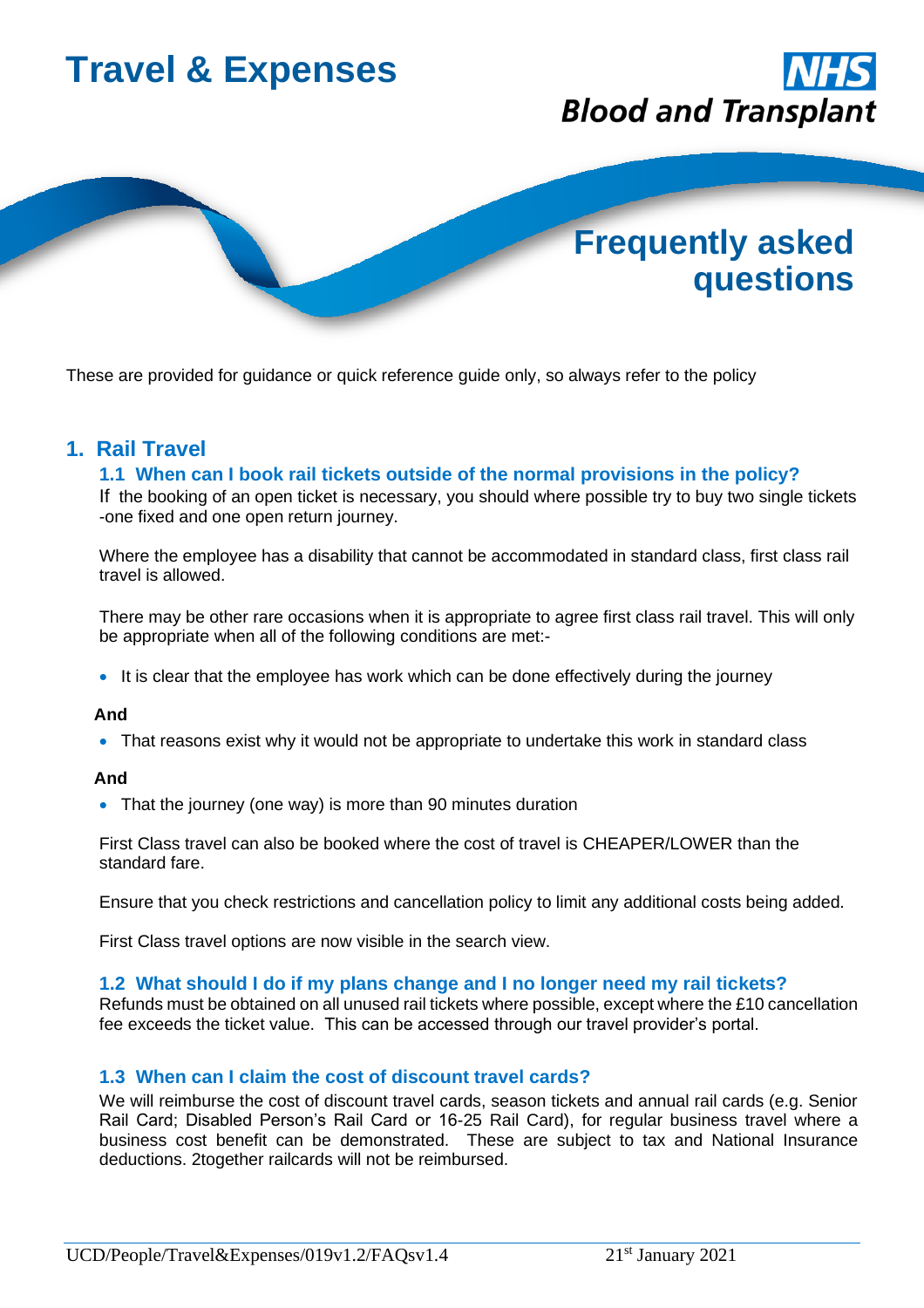## **1.4 How do I claim payment for journeys using Carnets and Oyster cards?**

The expense claim is retrospective to the travel and must be supported by the supplier itemised journey summary, with business journey specifically itemised. No prepayment and/or top-ups of Carnets and Oyster cards may be claimed.

## **2. Air Travel and Overseas Travel**

## **2.1 How can I book flights?**

Appropriately approved flights can be booked direct with our travel provider. Contact Procurement to arrange this.

## **2.2 When can I book air travel outside of the normal provisions in the policy?**

All air travel should be economy class. In cases where a disability cannot be accommodated in economy class or the flight exceeds 5 hours flying time and you are expected to work during the flight and imminently on arrival, discretion may be exercised by the Chief Executive to support a case for business class travel (or equivalent) made by your Director. First class flights will not be approved in any circumstance.

## **2.3 What should I consider when travelling within Europe?**

You must ensure that you apply for and take with you your valid European Health Insurance Card (EHIC) (LINK) when travelling on business overseas

NHSBT provides insurance cover for emergency medical and dental treatment costs incurred by employees whilst overseas on NHSBT business. Contact HR Direct on 0117 921 7700 (27700).

Employees travelling overseas should familiarise themselves with the insurance details prior to travelling, which are available from HR Direct.

## **2.4 How do I claim the expenses I incur during overseas travel?**

Expenses should be converted to sterling for reimbursement:

- by use of existing evidence of the exchange rate at the time e.g. cash exchange statement or credit card conversion
- OR by use of the link on the travel page on the intranet.

We will reimburse reasonable costs/commission incurred.

## **3. Road Travel**

## **3.1 How do I reclaim mileage?**

Journeys you travel on business should be recorded in our expenses system. Eligible business mileage will be calculated in line with NHS Terms and conditions.

The expenses system will automatically calculate eligible business miles based on the postcodes entered for the start and end locations for each journey step.

Mileage will be reimbursed at the appropriate 'grey' or lease car rate.

## **3.2 What car insurance do I need?**

If you have a lease car, you will be covered by the insurance arranged for you through the lease car agreement for your vehicle.

If you are driving your own car, this must be registered under grey fleet. To do this you will need cover for business use under your own insurance.

In all cases you are advised to ensure that all personal effects carried on business journeys are covered by your own insurance.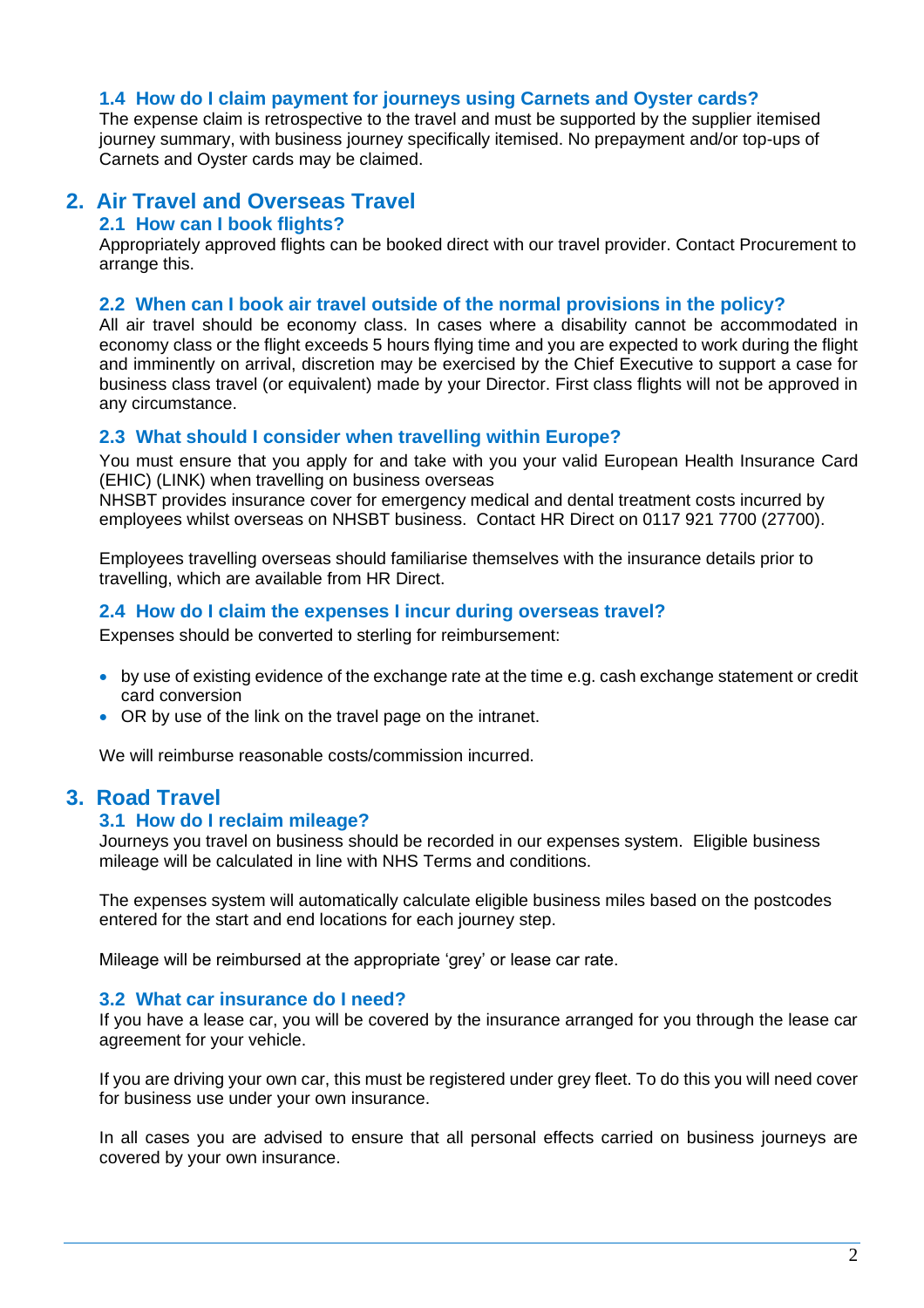## **3.3 Can I claim travel when recalled to work and, if so, how?**

If you are required to attend or return to your place of work outside your normal hours of duty e.g. oncall or in circumstances for which you may claim overtime or time off in lieu, you are entitled to claim ('recall to work') travel expenses. This includes if you are required to work on a public holiday. Such mileage does not count as business mileage and therefore you do not need to be on the 'grey fleet' register to claim this. The expenses system does allow this. Should you have difficulty with this, contact HR Direct on (2)7700 or at HRDirect@nhsbt.nhs.uk.

You will be reimbursed your home to your base journey. Mileage in your own car will be reimbursed at the normal business rate and is subject to income tax and national insurance.

Lease car drivers claiming reimbursement of fuel costs/mileage relating to any home to base mileage (travelled for whatever reason) should be aware that such mileage reimbursement is classified by HMRC as 'private mileage'.

Claiming this will therefore incur a 'fuel scale benefit charge'. This is a tax charge on the benefit of free fuel provided for private motoring in a company (lease) car and is linked to carbon dioxide (CO2) emissions. The same percentage figure used to calculate the company car benefit charge is used to arrive at the fuel scale charge, based on the company (lease) car's approved CO2 emissions with supplements for diesel cars and discounts for alternatively fuelled cars. The percentage figure is multiplied by a fixed amount. The charge is a fixed calculation irrespective of the amount of fuel used for such private journeys.

Lease car drivers are advised to seek advice on how this might affect them from HMRC direct.

For those using public transport we will reimburse receipted costs incurred over and above any existing season ticket or travel card and is subject to tax and national insurance.

## **3.4 How do I claim mileage for travelling to session?**

If you make your own way to a session, this must be agreed with your manager, as in many cases we provide transport for you. However, if you are allowed to make your own way and need to claim mileage, your vehicle must be registered with 'grey fleet'.

## **3.5 What business mileage will I be paid if I am a home base worker?**

If you are approved as a home-based worker, through the flexible working process, you will be paid business mileage from your home base less a nominal 10 miles each way. This will be automatically calculated in expenses.

## **3.6 When should I consider a hire car instead of my own vehicle?**

Where travel by car is the right travel option:

- For a journey of 100 miles in a day you should consider the use of a hire car
- For a journey of 200 miles in a day, you must wherever possible use a hire car.

There will be however, circumstances where using your own can may still be the most suitable option such:

- Where an employee has a reasonable adjustment
- Where there are geographical challenges in picking up or having a hire car delivered
- In urgent or emergency situations, where the response time may be impacted by having to go through the hire car process.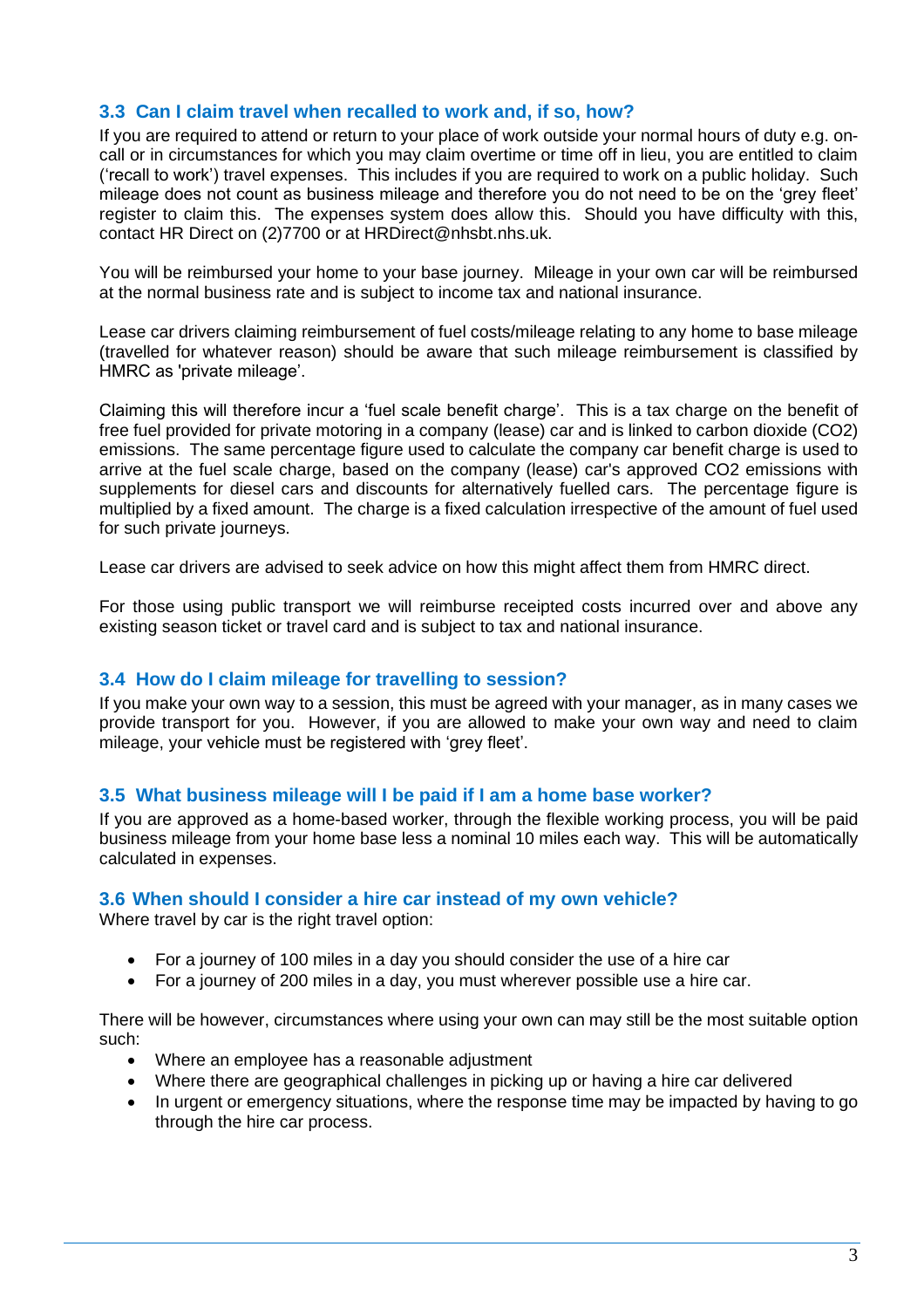# **4. Taxis**

## **4.1 When is it permitted for me to use a Taxi to travel between home and work?**

The use of a taxi as all or part of your journey between home and your normal place of work (or vice versa) is only permitted if you are:

• required by your manager to work later than usual and until at least 9pm

**And**

• late working is irregular (e.g. not every Friday and not more than 60 occasions in any tax year) **And**

• by the time you finish work, public transport is:

## **Either**

Unavailable for your journey home

**Or**

It is unreasonable to expect you to use it (for example because it is unreasonable for you to travel alone on public transport at that hour)

Note that "irregular" means "not part of your normal working pattern", so fixed or rotating shifts do not qualify for this condition and neither does on call work.

There are specific arrangements in place for employee groups e.g. specialist nurses in OTDT.

## **4.2 When is it permitted for me to use a Taxi on business use?**

The expectation is that in the interest of public expenditure, you should use public transport whenever possible, especially in London and other urban areas. The policy does not exclude the use of a taxi however you would need to be satisfied that economic, health and safety or time efficiency reasons justify it e.g. if several people are travelling to the same meeting the use of the taxi may be more cost effective than public transport.

A taxi fare or similar private transport will be provided or reimbursed subject to the Authorising Manager's specific approval:

- Where it can be demonstrated that the taxi fare is more cost effective;
- Where either individual, or shared use of a taxi by several employees, is more cost effective than public transport, **Or**
- Where parking fees for private car use would exceed the cost of the taxi;
- Where no reliable public transport facility exists.
- Where the routes/times of public transport facilities prevent staff discharging their duties efficiently.
- Where Health & Safety concerns warrant the use of a taxi, e.g. personal security, heavy luggage or equipment.

You must provide a receipt for reimbursement through the expense system.

## **4.3 How do I claim if several employees were travelling in a taxi?**

One of the passengers should pay and claim with the receipt. The names of those travelling should be listed on the receipt or submitted with your claim.

## **4.4 When can I charge a taxi fare to an NHSBT account?**

Taxis must not be booked on account at any NHSBT centre for the transportation of an employee in any circumstances.

You will need to contact procurement to set up you be able to book through our travel provider, taxi's for business without the need to pay the driver yourself. However, you will need to sign for the journey at the time of travel.

## **4.5 What taxi service can I use when using taxis for business purposes?**

We acknowledge that taxis are sometimes required to get you to and from locations for business purposes. Hackney carriages, such as London Black Cabs and others operating in most cities, can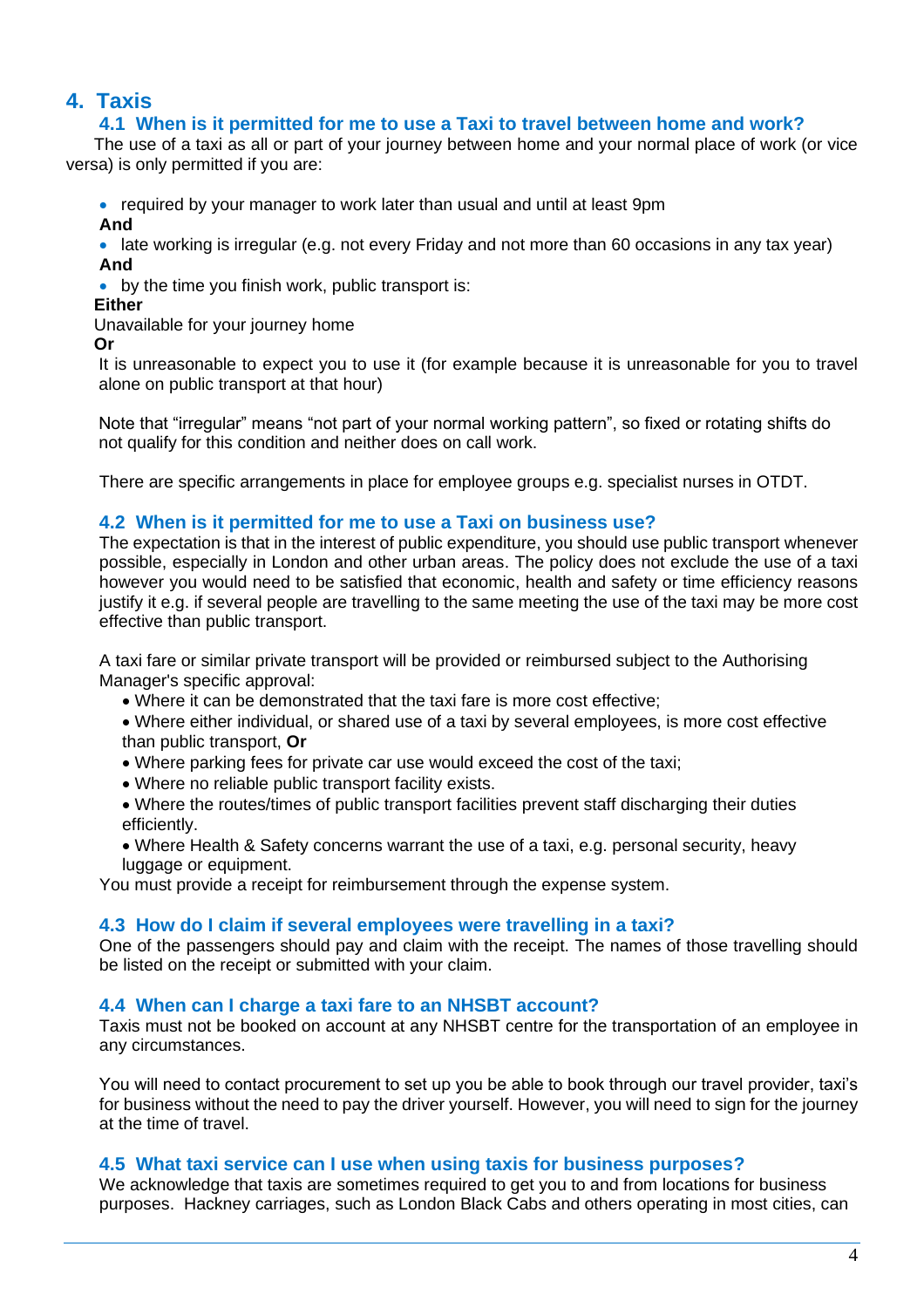pick up passengers on the street, without a booking. This type of taxi also typically operates out of train stations and some airports. You can obtain receipts from them for you to claim the expense you have incurred.

Private Hire vehicles (or minicabs) is available for hire only on a pre-booked basis. Our centres will often have a range of numbers for you to contact to book a Private Hire Taxi for your journey, or you may have your own preferences if travelling local to your home or place of work.

More recently, some Taxi companies, have an on-line presence or provide an 'In App' service, which you may have available on your Smartphone. To use these services, you would need to have set up your account 'In App' to allow you to access them where they operate. (Note: they do not operate in every town and city).

The benefits of 'In App' taxi services are often:

- you can indicate the number of passengers and therefore the size of vehicle you need
- you will have an indication of the cost of the journey upfront
- they are sometimes cheaper than other Hackney or Private Hire vehicles (but not always)
- you will know the car registration, name and contact number of your driver
- normally no cash changes hand as it is all done in your app using your card payment detail you have previously submitted
- you will receive and e mail confirming the cost at the end of the journey
- this e mail can easily be copied for you to use in the Expenses App for your claim

When using a Taxi for business purposes, while one key consideration is cost, you will also need to ensure that any means of transport is also time efficient and that you feel safe.

## **5. Accommodation and Meals**

## **5.1 What are the approved limits for hotel accommodation and meals?**

| <b>Accommodation</b>      | <b>Maximum Limit</b> |                    |  |
|---------------------------|----------------------|--------------------|--|
|                           | Outside city centre  | <b>City Centre</b> |  |
| Room Only                 | £80                  | £120               |  |
| B&B                       | £90                  | £130               |  |
| <b>B&amp;B</b> and Dinner | £115                 | £155               |  |
| Cost of Dinner            | £25                  | £25                |  |

If you are unable to book within these limits:

- you must provide justification approved by your manager
- you should claim reimbursement as receipted expenditure, up to the maximum limits shown below.

## **Meals**

Normally you are asked to claim receipted expenditure, however, in other circumstances; the standard allowances may be claimed.

These allowances will be subject to tax and National Insurance. You cannot claim a meal allowance and a receipted claim for the *same* meal.

| <b>Provision</b>                  | <b>Reference in Terms and</b><br><b>Conditions of Employment</b> | Receipted<br>maximum<br>limit | AfC<br><b>Subsistence</b><br>allowance |
|-----------------------------------|------------------------------------------------------------------|-------------------------------|----------------------------------------|
| <b>Breakfast</b><br>(early start) | Must be receipted (there is no<br>AfC allowance)                 | £5.00                         | None                                   |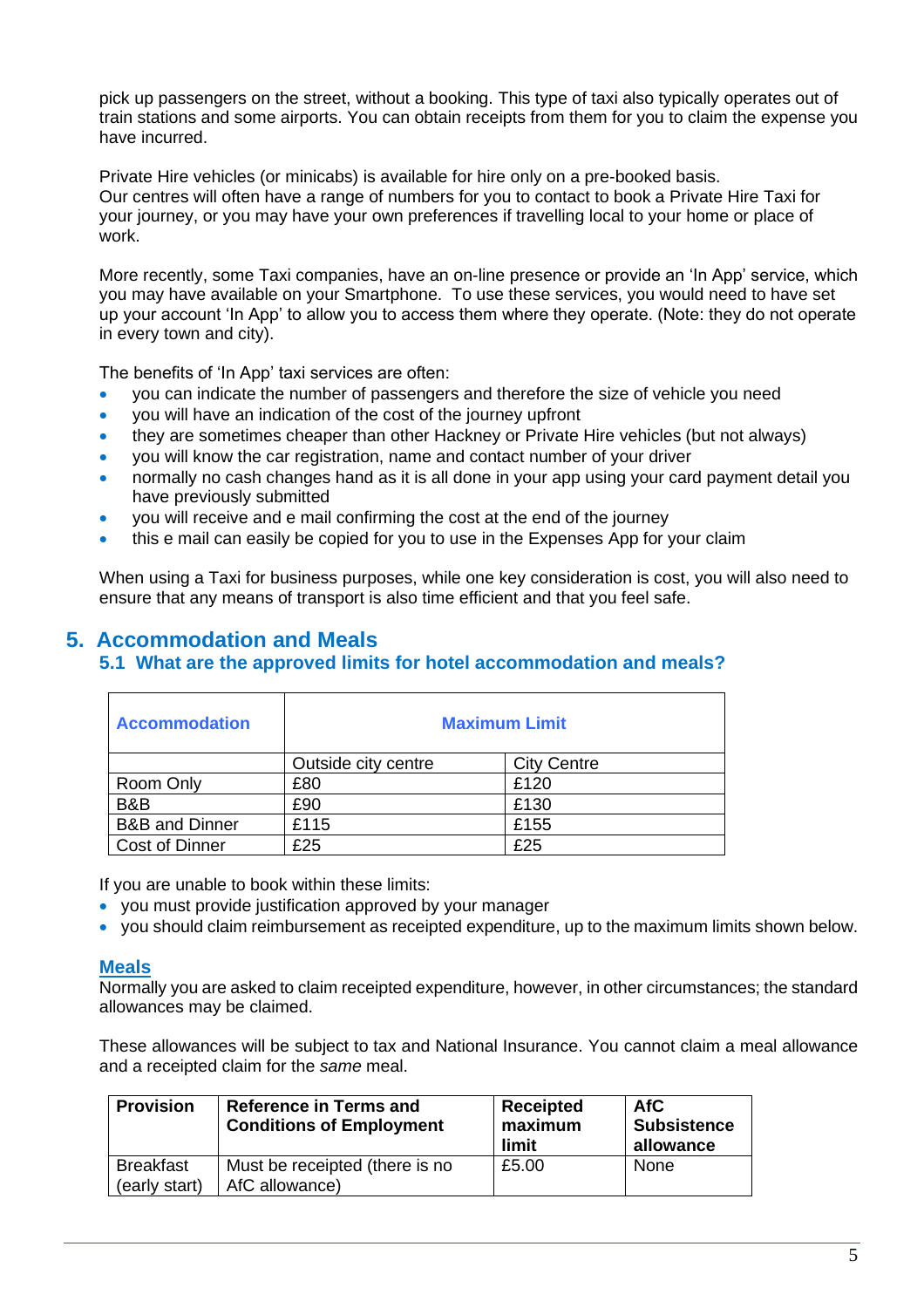|                                 | When leaving home<br>$\bullet$<br>earlier than usual and<br>Before 6.00am and<br>$\bullet$<br>Away more than 5 hours                                                                           |        |                                                                            |
|---------------------------------|------------------------------------------------------------------------------------------------------------------------------------------------------------------------------------------------|--------|----------------------------------------------------------------------------|
| <b>Breakfast</b><br>(overnight) | Breakfast on an overnight stay is<br>covered in section above when<br>part of a B&B cost.<br>If Bed only hotel booked then<br>breakfast claim must be receipted<br>(there is no AfC allowance) | £10.00 | None                                                                       |
| Lunchtime<br>Meal<br>Allowance  | More than 5 miles from base,<br>away for more than 5 hours,<br>including the time between 12.00<br>and 14.00 hours.                                                                            | £5.00  | £5.00, subject<br>to tax and<br><b>National</b><br>Insurance<br>deductions |
| Evening<br>Meal<br>Allowance    | Away from base more than 10<br>hours and does not return home<br>until after 19.00.                                                                                                            | £25.00 | £15.00,<br>subject to tax<br>and National<br>Insurance<br>deductions       |

You will also be required to confirm that the expense was incurred *after* the start of the business journey. Receipted meal reimbursement cannot be claimed when you are away on business at a temporary place of work which is another NHSBT or NHS site when a meal is available at the NHS establishment employee rate.

You are expected to arrange your workload to minimise expenses incurred. You will not be able to claim if the relevant meal has been provided to you by NHSBT or third-party hospitality.

A meal allowance includes up to a maximum of 2 drinks (including any alcohol). Any receipted expenses must include any drinks and not exceed the permitted maximum.

Alcohol consumption is only permitted when you are outside of or not due to return to business working hours. For more information refer to the Alcohol, Drug and Substance misuse policy.

## **5.2 Can I make my own arrangement for travel or accommodation and claim this back?**

Our approved contracts and booking systems must be used whenever possible. If you book your own accommodation, rail or air travel, rather than through the appointed travel provider, or make your own arrangements, any costs incurred will be at your own expense and not billed back to NHSBT by the provider. However, with proper justification for not using the appointed travel provider and authorisation from your manager or budget holder *prior* to such bookings, you will be reimbursed through the expense system.

## **5.3 Who is responsible for monitoring travel and associated expenses?**

Managers must ensure that:

- Your expenses claimed are necessary, reasonable and within the terms of relevant policies
- Your journeys are necessary for you to perform your duties
- They must review expense claims and statements and approve/reject in a timely manner
- Any areas of concern or instances of non-compliance are addressed.

## **5.4 How do I book travel and accommodation?**

You are expected to book your travel and accommodation through the travel provider.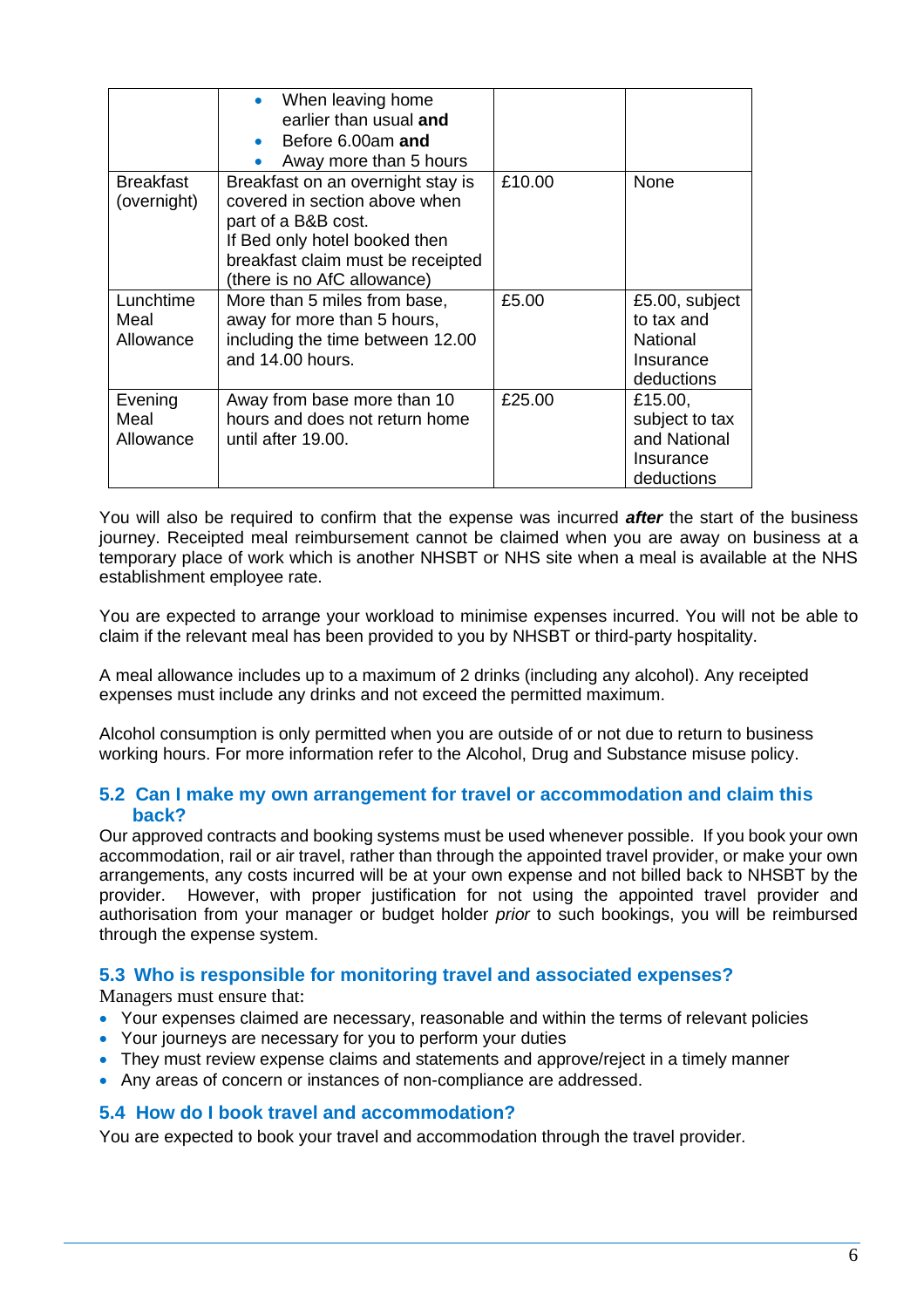## **5.5 How is business travel treated within my contracted working hours?**

You and your manager are required to plan meetings to ensure that business travel time over and above your normal home to work travel time does not exceed your contracted working hours for the total week or contractual work cycle. Business travel excluding the time normally taken for home to work travel is classified as working time.

#### **5.6 How is time above my contractual working hours treated?**

Normally, travel time is treated as work time, subject to local agreements. Business meetings and the frequency of meetings should be planned to avoid excessive amounts of travel time. Managers are required to regularly monitor your working hours. If on the rare occasion travel time causes your actual hours worked to be greater than your contracted hours, speak to your manager about how this will be facilitated.

## **5.7 How do I claim a tip/service charge?**

Only those itemised on the bill/receipt can be reimbursed. Your total claim must not exceed approved limits.

## **5.8 How do I claim for meals at other NHS establishments?**

This may only be claimed against receipted expenditure when:

• You are required to work away from your base location at an NHS establishment. You must meet the conditions for claiming the receipted allowance.

#### **AND**

• Where the cost of the meal is **not** provided at that NHS establishment's employee rate or where there are no facilities.

#### **Both of these conditions must be met.**

#### **5.9 What is Mobile Subsistence Allowance (MSA)?**

This allowance is paid to Donor Carers/BD nurses under their local terms and conditions.

## **5.10 When, as a Donor Carer/BD nurse, can I claim subsistence allowances?**

You will be paid MSA allowance when on mobile sessions as defined by local terms and conditions. You may claim receipted expenses or subsistence when travelling on other duties e.g. training, meetings etc.

## **5.11 Who should claim for a group meal bill?**

Ideally, individual receipts are preferred wherever possible. You must not photocopy a group receipt and claim individually. Should this not be available, then the most senior person should make payment so that the reimbursement is approved by a senior person not attending the meal. The names of all employees dining should be recorded on the claim.

#### **5.12 What happens if the people sharing a meal are on different cost centres?**

The employees either each obtain an individual bill and receipt or it is agreed which cost centre will pay the group dining bill incurred as a result of the business meeting.

## **5.13 How do I claim for Hospitality which includes non NHSBT personnel?**

Hospitality should be avoided at non-business locations unless there is a clear business need to do so. Provision of hospitality to guests will normally be covered by the provision of a working buffet lunch or when this provision cannot be made you may claim receipted expenditure for your guest(s) up to the value of the receipted expenses stated in this policy.

Hospitality should be modest and necessary for NHSBT business.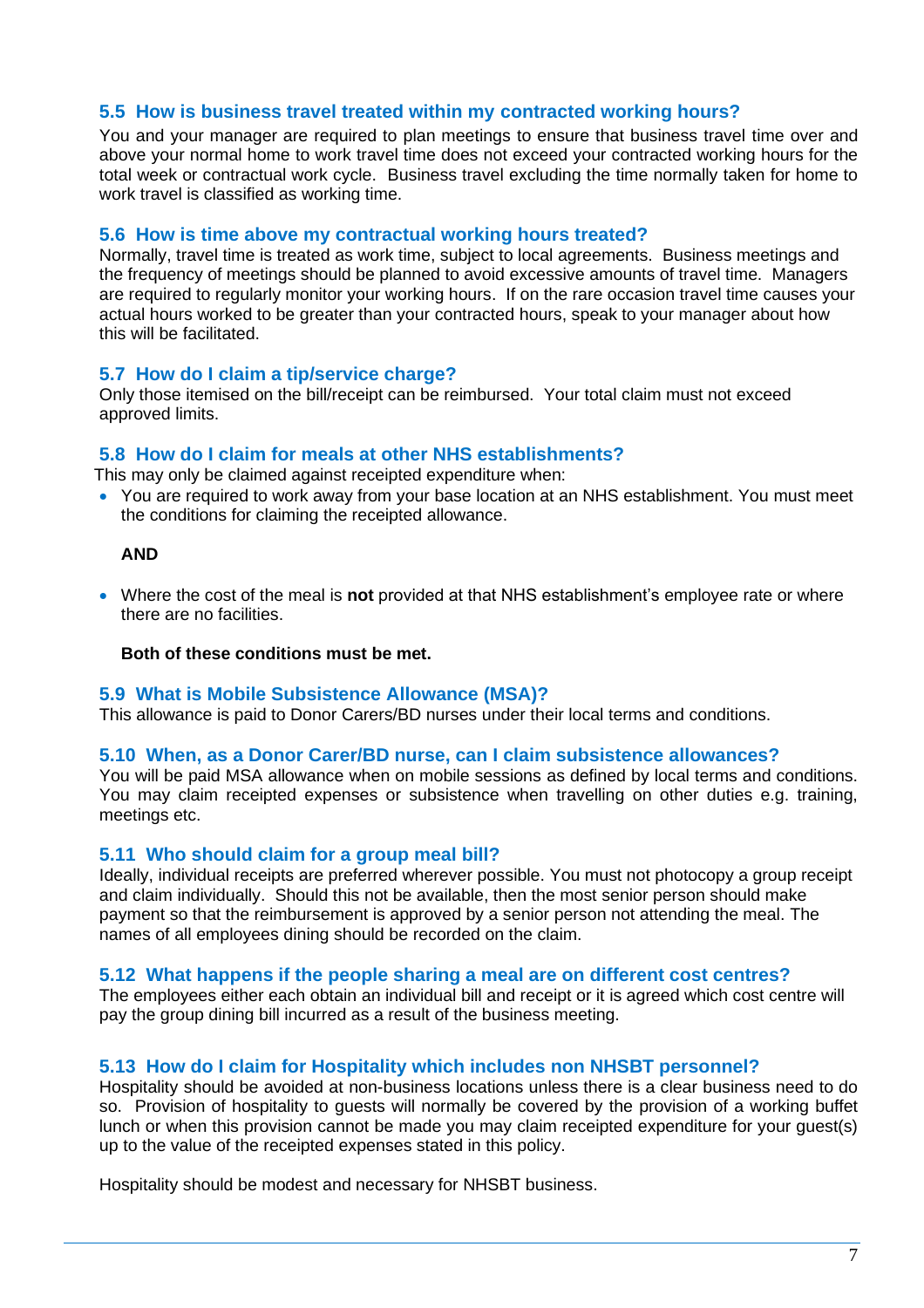Expenses for hospitality must detail the number and names, their organisation and the reason for the hospitality.

## **5.14 Can I claim refreshments if I am travelling on business?**

We are committed to your health, safety and wellbeing, and therefore we want you to rest as appropriate and within reason. If you are on a long journey and need to stop for a rest, or if you are travelling outside of normal working hours, it is reasonable for you to claim the cost of a hot drink. The limit for such receipted 'other refreshments' is £3.00, there is no AfC allowance.

If you are travelling late at night, or outside of your normal working hours, you should claim a receipted meal as outlined above.

## **5.15 Is it permitted to work outside of the meal allowance limits?**

Only with the explicit approval of the Chief Executive. Such approval will be exceptional and will be required *in advance* of the costs being incurred.

The allowance for meals is linked to travel away from your base location. In some exceptional circumstances the Chief Executive may approve reimbursement above NHSBT policy limits.

Although NHSBT policy is not to fund such events in exceptional circumstances the Chief Executive may give advance approval for reimbursement outside policy for events such as a team celebration to mark retirement or long service etc.

## **5.16 What is non-commercial accommodation?**

This is accommodation that you would not typically pay extra for, for example if you stay with a friend or relative. It does not however, include a second property (or caravan/boat etc) that you may rent or own. The allowance paid is in line with NHS Terms and Conditions.

## **6. Taxation**

## **6.1 When are expenses liable to tax and NI?**

Standard allowances are subject to tax and National Insurance. Receipted expenses will be reimbursed without the deduction of tax and National Insurance. Where a receipt is not provided, tax and NI may apply.

## **6.2 How do I know if the location I am working at qualifies as a temporary work place?**

HMRC defines permanent and temporary work places. We have produced [simplified guidance](http://peoplefirst.nhsbt.nhs.uk/People%20First%20-%20Document%20Library/Pay/Document%20-%20Understanding%20Mileage%20and%20Workbases.pdf) about how this applies for NHSBT. If you are still not certain, raise any concerns with HR Direct.

## **7. Other**

## **7.1 When can I claim 'late night duties allowance'?**

Late night duties allowance may be claimed if you are requested to work a minimum of two hours in addition to your normal working day and to at least 7pm with less than 24 hours' notice.

## **7.2 When can I claim test and licence costs?**

Those who are required to drive a specific group of vehicle, and your current driving licence does not allow you to drive these types of vehicles, where your manager requires to undertake the specific driving training. In these circumstances we will reimburse the costs of your driving training which can be claimed through the expense system.

## **7.3 What is the role of NHSBT Pay Support in managing my expenses?**

They will:

- Routinely review and check your receipts to support your claim.
- Apply correct tax regulations to your expense items when necessary, depending on the individual circumstances where you have not provided receipts as required by HMRC regulations.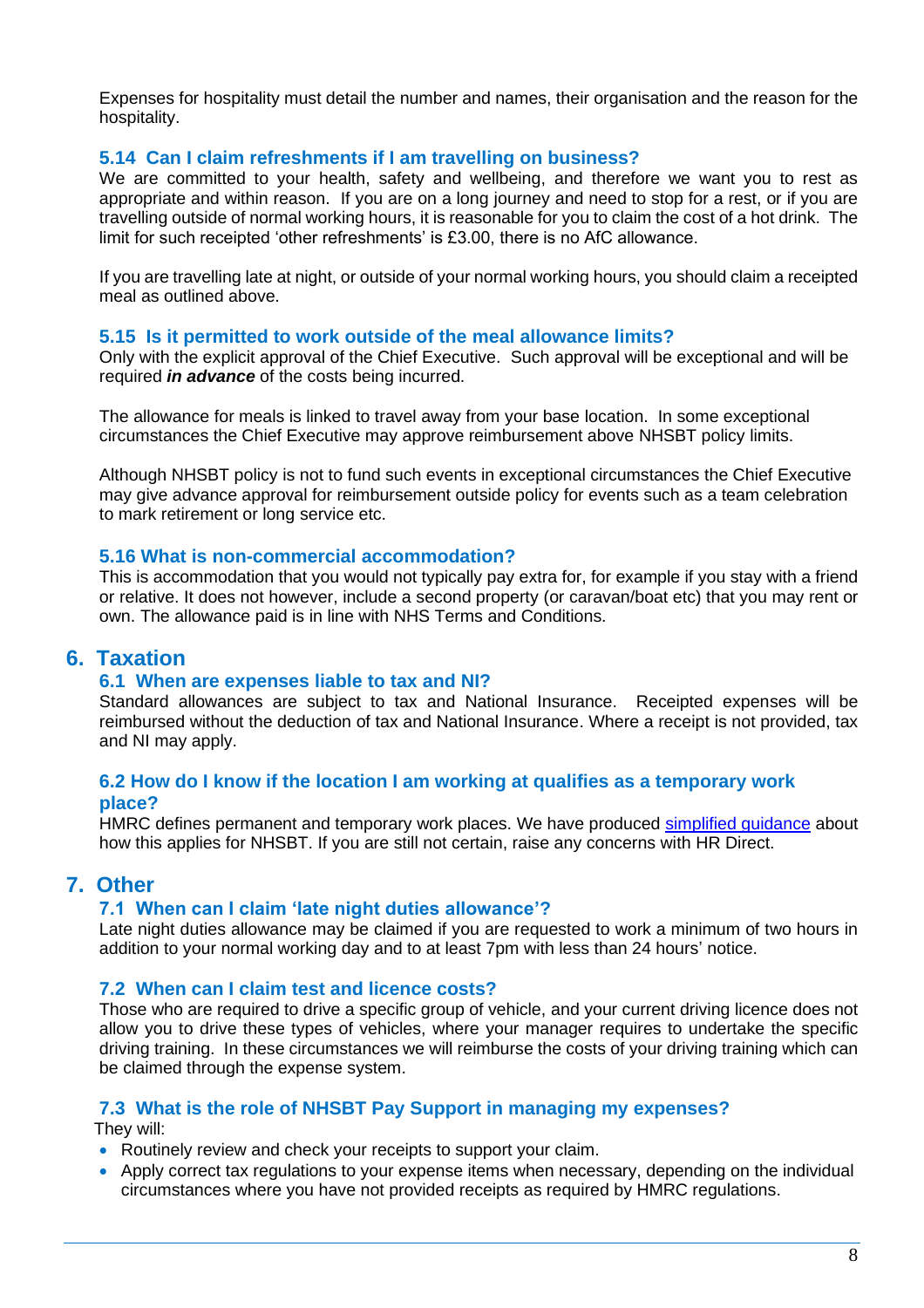- Administer system access, individual expenses profiles and manage the expenses system.
- Implement changes to the Policy or Statutory regulations within the system.
- Extract authorised expense items for payment each month, in line with the published timetable.

## **7.4 Can I claim for business services support?**

If you are required to send a fax, photocopy business documents, pick up or send e-mails or make an official business phone call whilst on business travel and/or in hotel accommodation, you may claim reimbursement for the actual expenditure but must provide itemised receipted proof of expenditure. The cost of any business calls made on personal phones (land-lines or mobiles) will only be made on a claim supported by an itemised invoice.

## **8. Receipts**

#### **8.1 Can I claim an expense if I have lost my receipt?**

You should always provide a receipt wherever possible; however, we recognise that you may lose receipts from time to time. You must provide a detailed explanation on your expense claim, and this must be authorised by your manager, who may refuse if you have not provided enough information. The amount claimed will also be liable to income tax and national insurance.

#### **8.2 Why do I need to put my claim in within 3 months?**

If claims are stored for longer than this then they are difficult to validate and approve. In addition, the amounts could become significant and will therefore distort financial statements. You are encouraged to reclaim your expenditure as promptly as possible.

#### **8.3 How do I submit my receipt when claiming expenses?**

You should always attach your receipt electronically to your claim wherever possible. [Guidance](http://peoplefirst.nhsbt.nhs.uk/People%20First%20-%20Document%20Library/Pay/Guidance%20-%20How%20to%20attach%20receipts%20using%20the%20expenses%20app.doc) is available to help.

## **9. Insurance**

**9.1 Can I reclaim the cost of my policy if I take out personal insurance cover while travelling on overseas on business?**

No. If you choose to take out additional insurance cover arrangements, this is at your own cost.

## **9.2 How will I know what overseas travel insurance provided by NHSBT covers?**

If you are travelling overseas and you have received approval, you should contact HR Direct on (2)7700 or at HRDirect@nhsbt.nhs.uk and request an insurance application, complete and return as indicated and a travel insurance pack will be sent to you.

## **10. Fines**

#### **10.1 What happens if I incur a fine while on business travel?**

You are responsible for all fines and any administrative or late penalty charges while on private or business travel. There are no exceptions to this.

## **11. Grey Fleet**

#### **11.1 What is 'grey fleet'?**

The term 'grey fleet' refers to privately owned vehicles used by employees to travel on business.

#### **11.2 Why does my manager have to authorise my documents?**

Managers are signing to confirm sight of original documents and validate true copies for employees to provide to the 'grey fleet' administrator.

#### **11.3 How do 'grey fleet' provisions apply if I have a disability?**

We will make reasonable adjustments to ensure you are not disadvantaged when considering an application to use a private vehicle.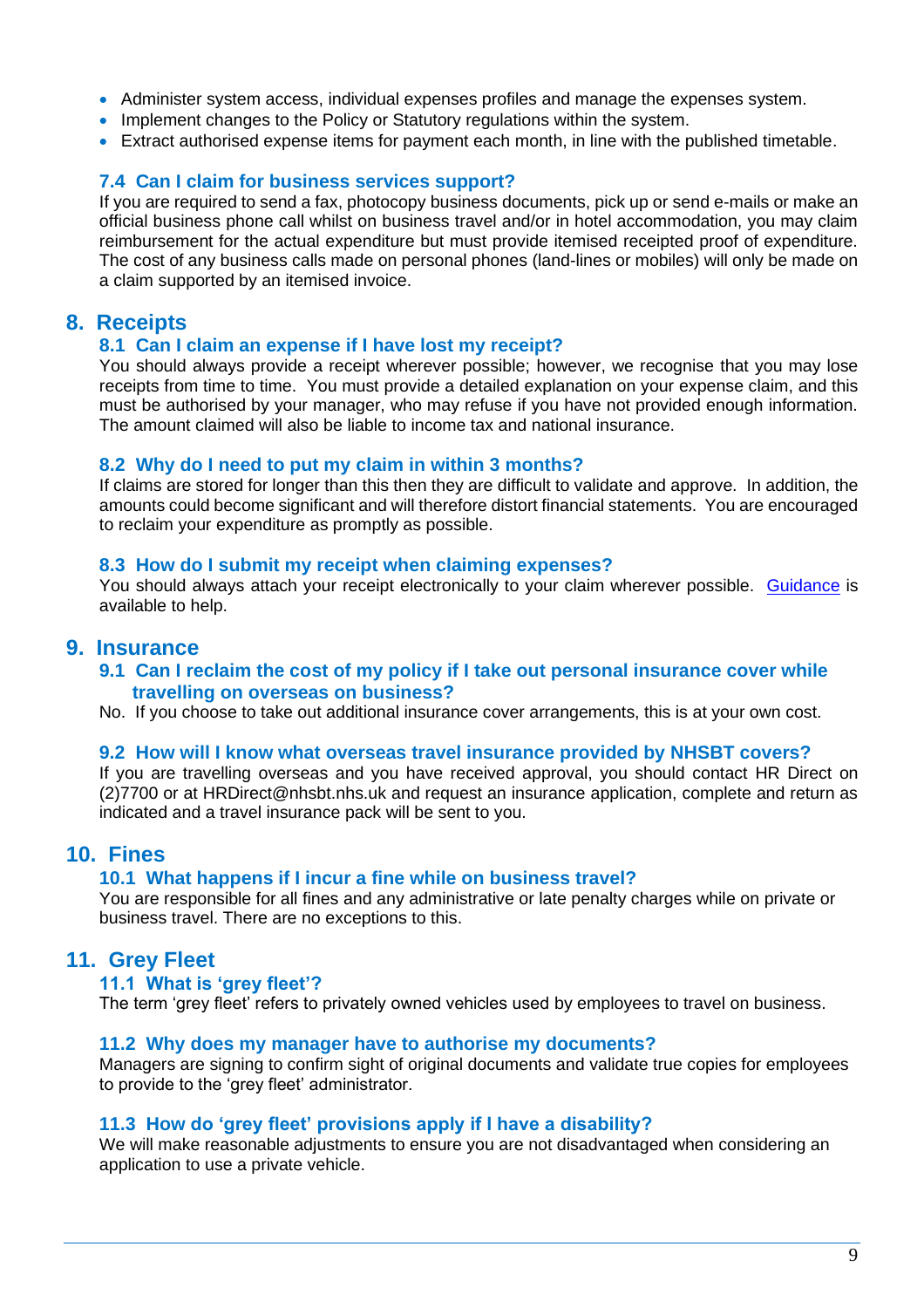## **11.4 What are my responsibilities if I am using my own car (grey fleet) for business purposes?**

You must ensure that your car is grey fleet registered and always complies with the law, is in safe and roadworthy condition and is suitable for its purpose.

## **11.5 What do I need to register a grey fleet vehicle?**

To register your private car for NHSBT business use, you will need to:

- Provide copies, verified by your manager, of the vehicles business s use insurance cover to the grey fleet administrator
- Provide your driving licence number and a generated unique check code (accessed through the DVLA website) to allow verification by the grey fleet administrator
- You must not use your private car on NHSBT business, unless it has been authorised by the grey fleet administrator

The grey fleet administrator will check that your vehicle is taxed and has a valid MOT through the DVLA website

Once authorised on the grey fleet register, you must notify your manager of any endorsements or limitations imposed on you licence, restrictions on your ability to drive and any material changes to your vehicles insurance provision.

## **11.6 What vehicle insurance do I need for my grey fleet vehicle?**

You must have Class 1 (or equivalent) business use cover on your policy.

#### **11.7 Can I carry non-NHSBT passengers when using my own car (grey fleet)?**

You should not carry any non-NHSBT passengers unless the carrying of such passengers is in connection with NHSBT business. If you do carry non-NHSBT passengers, other than those connected with NHSBT business and divert the business journey for a non business purpose (e.g. dropping off, shopping, visiting family), then this portion of the mileage must not be included in your mileage claim.

## **11.8 What are the health and safety considerations when I am driving on business?**

You should:

- be familiar with the controls of the car before setting off
- Never use a mobile telephone when driving, and should switch it off to avoid distraction
- Obey speed limits at all times and never drive faster than road or driving conditions safely allow
- allow time at the start of any journey for delays en-route: congestion, hold-ups and bad weather
- make sure you are fit to drive: do not start a long journey if you feel tired
- plan to take sufficient breaks: a minimum of at least 15 minutes after every two hours of driving is recommended
- Be able to read a number plate from a distance of 20 metres (66 feet)
- Wear your prescription glasses or contact lenses at all times when driving

## **11.9 What How can I claim mileage for my own/grey fleet vehicle?**

You will not be able to claim business mileage unless you have been approved for grey fleet. Should you need to register for this you will need to (add link to process)

On approval, NHSBT Pay Support will activate mileage in expenses.

If you are recalled to work, this is claimed under expenses, outside of grey fleet.

## **11.10 What is the role of the Grey Fleet administrator?**

They will on behalf of NHSBT:

- verify tax disc and MOT certificates
- carry out driver licence checks
- carry out vehicle appraisals